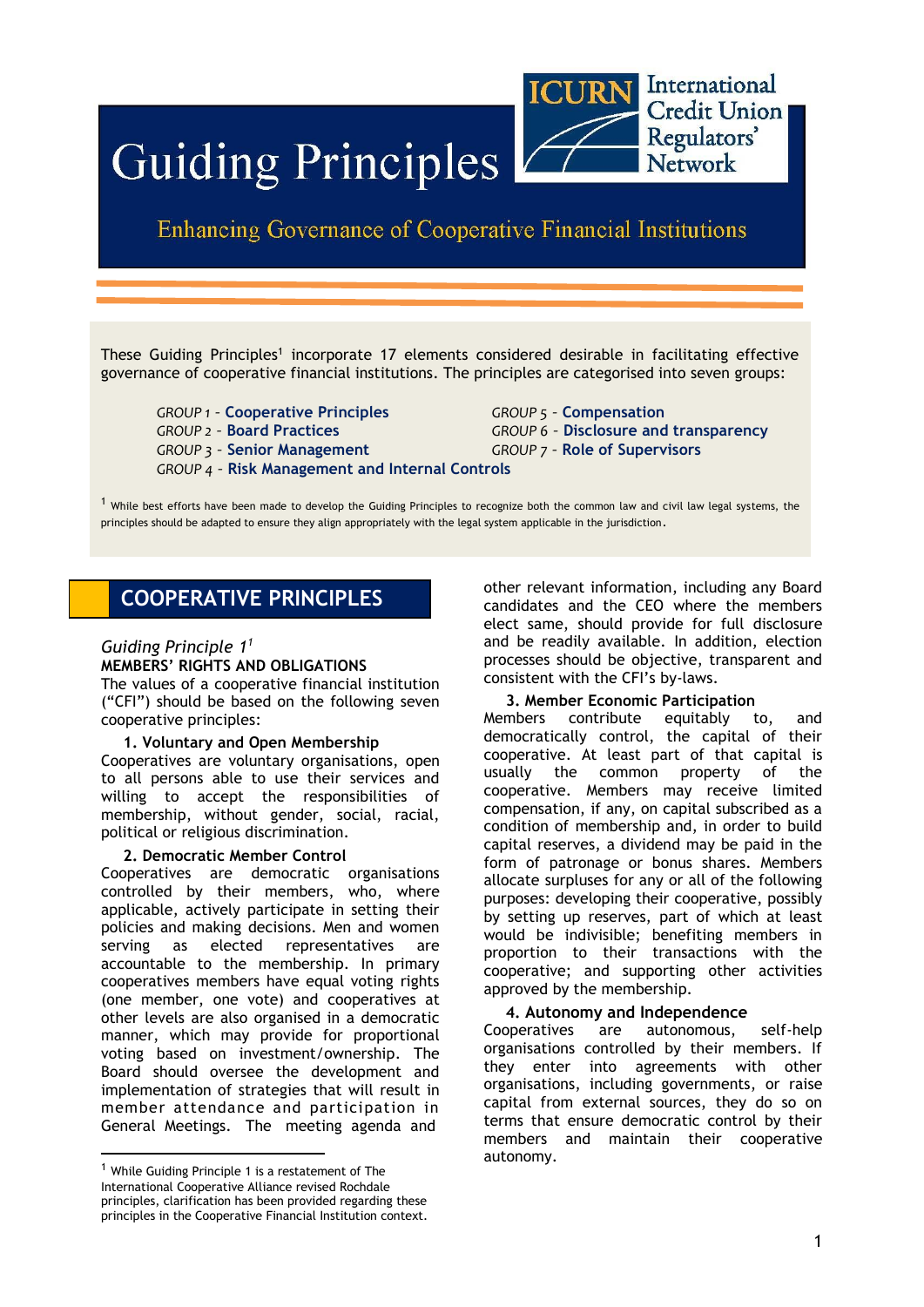#### **5. Education, Training and Information**

Cooperatives provide education and training for their members, elected representatives, managers, and employees so they can contribute effectively to the development of their cooperatives. They inform the general public and opinion leaders – particularly young people - about the nature and benefits of cooperation.

#### **6. Cooperation among Cooperatives**

Cooperatives serve their members most effectively and strengthen the cooperative movement by working together through local, national, regional and international structures.

#### **7. Concern for Community**

Cooperatives work for the sustainable development of their communities through policies approved by their members that should additionally promote social responsibility and member education on cooperative and financial issues.

The board should ensure that these cooperative principles are incorporated into governance policies and practices.

# **BOARD PRACTICES**

# *Guiding Principle 2*

#### **RESPONSIBILITIES OF THE BOARD**

The board has overall responsibility for the cooperative financial institution ("CFI"), including approving and overseeing implementation of strategic objectives, risk strategies, adopting best corporate governance practices and values, and oversight of management. The board should approve and monitor the overall business strategy, taking into account long-term financial interests, and exposure to and ability to manage risk effectively. In discharging these responsibilities, the board should take into account the interests of members, other relevant stakeholders and, where permitted, non-member depositors and borrowers, and ensure an effective relationship is maintained with its supervisor.

#### **Corporate Values and Code of Conduct**

The board should lead in establishing the 'tone at the top' and in setting professional and ethical standards and corporate values that promote integrity for itself, senior management and other employees. The officers and board committee members owe a duty to the CFI to operate the institution with reasonable prudence and in the best interests of the CFI and its members. The directors owe the members a duty of fair dealing with respect to issues of membership, ownership and corporate governance. In addition, the board should ensure transactions with related parties are subject to appropriate restrictions. In discharging these duties, directors may rely on reports, advice, and other information provided by the CFI's employees, lawyers, consultants and committees of the board of which the director is not a member, unless the director has knowledge which would make such reliance unreasonable or in bad faith. These corporate values are communicated through a code of conduct that articulates acceptable and unacceptable behaviors.

#### **Oversight of Senior Management**

The board or, where applicable, members should select and, when necessary, replace senior management and have in place an appropriate succession plan. In carrying out its role of oversight, the board should:

- Meet regularly with senior management
- Monitor actions to ensure they are consistent with the strategy and policies approved by the board, including the risk tolerance/appetite;
- Question and review critically explanations and information provided;
- Set performance standards consistent with long term objectives, strategy and financial soundness of the CFI and monitor performance against the standards; and
- Ensure management's knowledge and expertise remains appropriate for the nature of the business and the CFI's risk profile.

The board should ensure the organisational structure facilitates effective decision making and good governance. This includes regularly reviewing policies and internal controls to determine areas needing improvement, as well as identifying and addressing significant risks and issues.

# *Guiding Principle 3*

### **BOARD QUALIFICATIONS**

The CFI should set out expectations desired regarding qualifications, for example, work experience, education, business oriented degrees and professional designation and training requirements for directors. Where appropriate, each director should conduct an annual self-assessment to confirm competency and identify potential areas for growth and development. Board members should be and remain qualified, when appropriate for their positions, including through training. They should have a clear understanding of their role in corporate governance and be able to exercise sound and objective judgment about the affairs of the CFI.

#### **Qualifications**

The board should possess, individually and collectively, appropriate experience,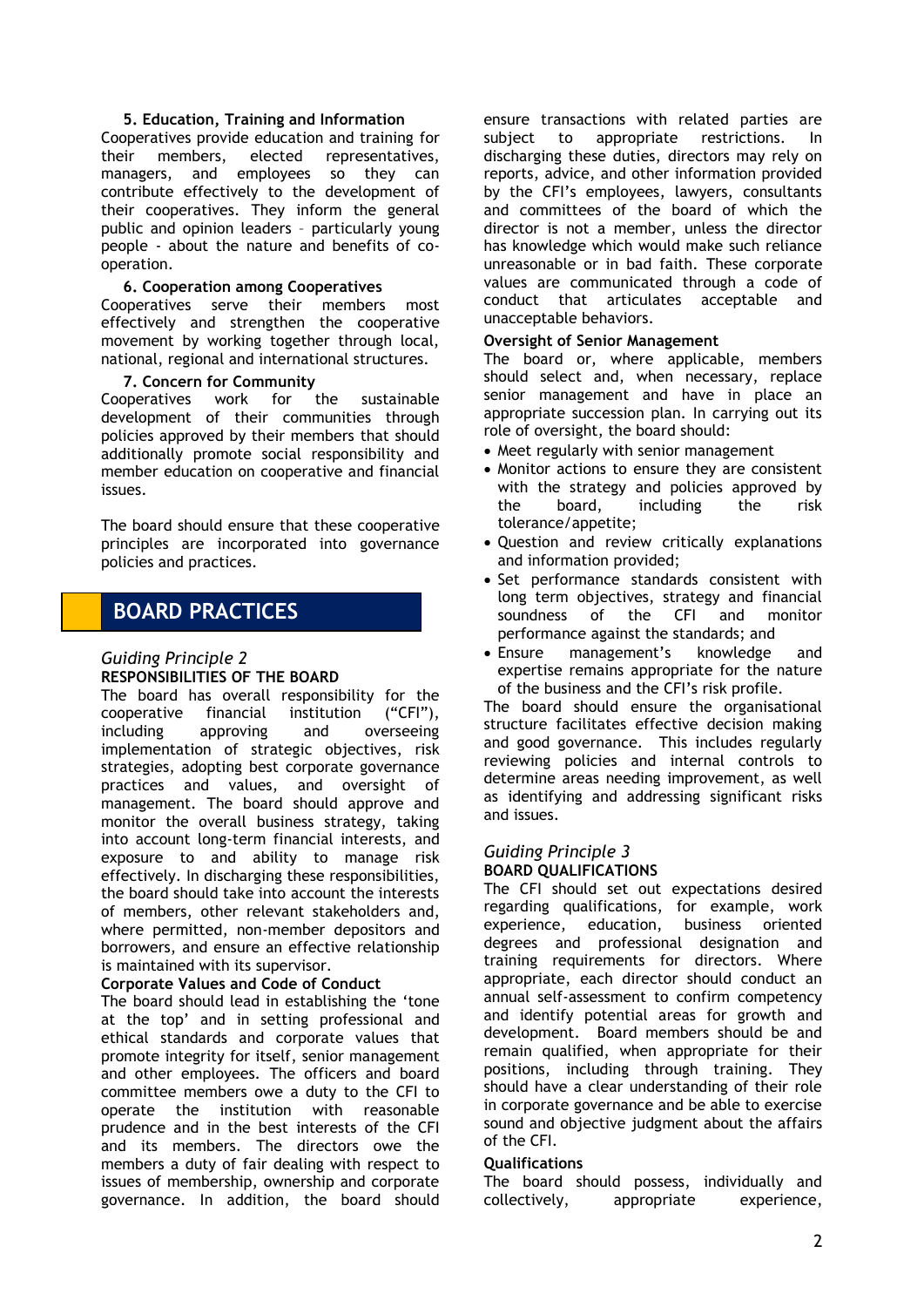competencies and personal qualities, including professionalism and personal integrity.

## **Training**

The board should ensure board members have access to programmes of tailored initial and ongoing education on relevant issues. The board should dedicate sufficient time, budget and other resources.

## **Composition**

The CFI should have an appropriate composition of board members, for example, taking into consideration demographics, geography, and professional qualifications. This is achieved by identifying and nominating candidates to ensure appropriate succession planning and strengthening itself to meet the CFI's long term oversight needs. Recruiting members from a broad population of candidates helps to enhance board perspective and ability to exercise objective judgment independent of senior management and personal interests. In identifying potential board members, the board should ensure candidates are qualified to serve as board members and are able to commit the necessary time and effort to fulfil their responsibilities and to undertake any required training requirements within the timeframes established by the CFI.

# *Guiding Principle 4*

# **BOARD'S OWN PRACTICES AND STRUCTURE**

The board should define appropriate governance practices for its own work and have in place the means to ensure such practices are followed and periodically reviewed. The board should conduct an annual self-assessment to review and improve its performance, and the performance of Chairs and individual directors.

# **Organisation and Functioning of the Board**

The board should maintain, and periodically update, organisational rules, by-laws, or other similar documents setting out its organisations, rights, responsibilities and key activities. Taking into account its size, the frequency of meetings and use of committees, the board should structure itself in a way so as to promote efficiency, sufficiently deep review of matters, and, robust, critical challenge and discussion of issues. To support board performance, the board should carry out regular assessments of both the board as a whole and of individual board members.

### **Role of the chair**

The chair should ensure board decisions are taken on a sound and well-informed basis and should encourage and promote critical discussion. This includes ensuring dissenting views can be expressed and discussed within the decision-making process.

## **Role of Directors**

Directors provide an important service to the CFI and to fellow members, who have entrusted them to oversee the organization. To best carry out their duties, directors should:

- Undertake appropriate established training requirements
- Regularly attend Board meetings and prepare for them by reviewing all material provided
- Actively participate at board meetings and question management so they fully understand their reports and actions
- Ensure that the best interest of the CFI are considered in all Board decisions
- Ensure management has developed, and the Board approved with member participation where appropriate, all policies and procedures required under applicable legislation
- Where appropriate, ensure an appropriate Enterprise Risk Management Framework has been established based on the size, complexity and risk profile of the CFI
- Fully understand the limits imposed on the CFI's business powers under applicable legislation and the CFI's by-laws, articles and policies
- Ensure controversial decisions involving conflicts of interest are carefully documented
- Review examination reports and other reports prepared by external parties and external auditors' reports to identify and correct deficiencies in the operation of the CFI and to ensure the best possible performance; and
- Develop a common view among Board members before making a public comment regarding controversial issues that concern the CFI.

### **Board Committees**

The board should establish such committees as may be required in its jurisdiction and may establish other committees to have specialised responsibilities, for example, committees for compensation, nominations, human resources, governance, ethics, and compliance. Each committee should have a charter or other instrument setting out its mandate, scope and working procedures. Committees should maintain appropriate records of their deliberations and decisions. Where appropriate based on the size, complexity and risk profile of the CFI, board members may also have a seat on Executive Committees, for example, the Asset Liability Committee (ALCO).

### **Audit Committee**

The audit (or supervisory) committee is typically responsible for the financial reporting process; providing oversight of the CFI's internal and external auditors; approving or recommending to the board for their approval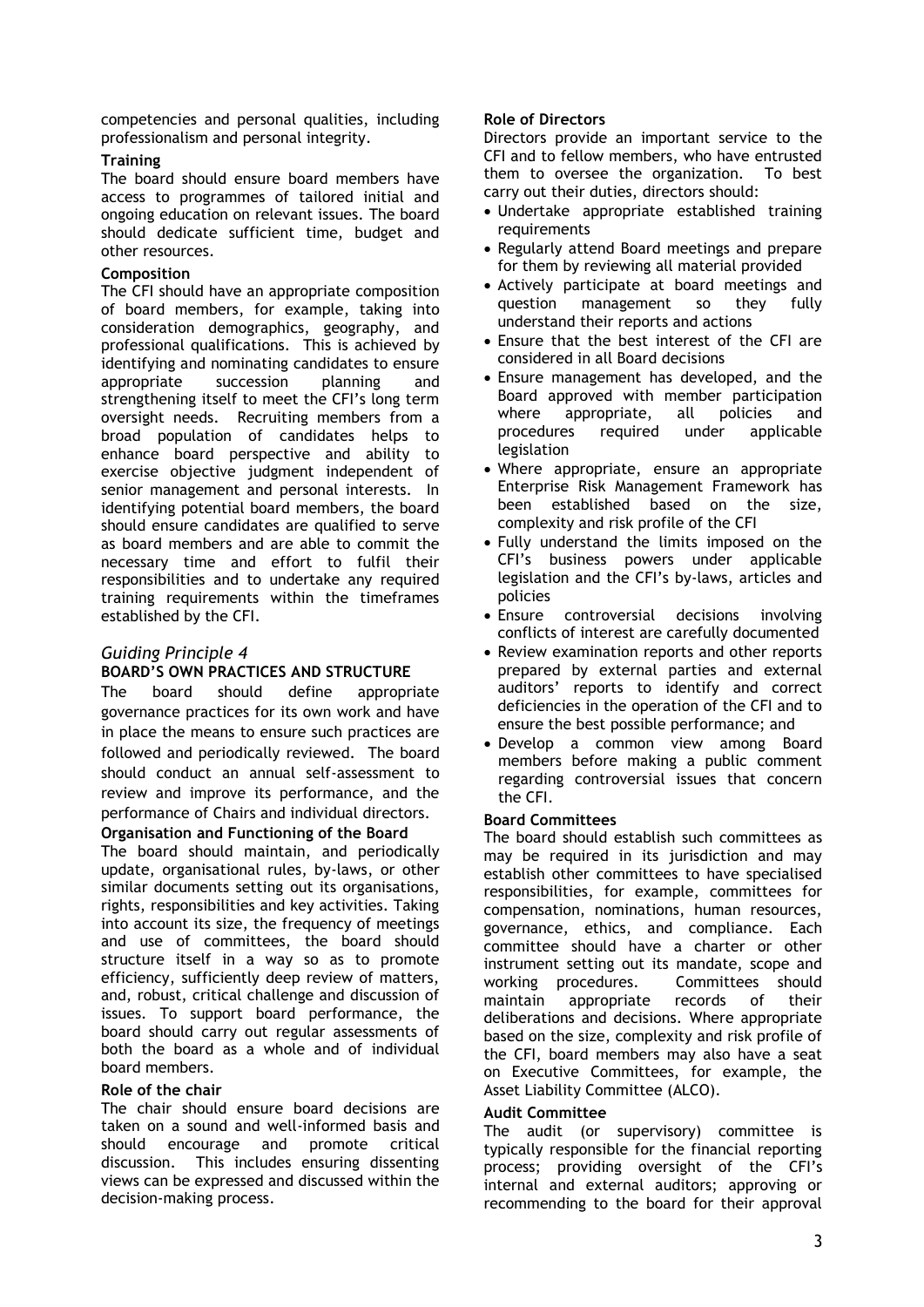the appointment, compensation and dismissal of external auditors, reviewing and approving the audit scope and frequency; receiving key audit reports; and ensuring senior management is taking necessary corrective actions in a timely manner to address control weaknesses, noncompliance with policies, laws and regulations and other problems identified by auditors. In addition, the audit committee should oversee the establishment of accounting policies and practices.

#### **Risk Committee**

It is appropriate for many CFIs, especially where warranted by their size, complexity or risk profile, to have a board-level risk committee or equivalent. The risk committee is typically responsible for advising the board on the CFI's overall current and future risk tolerance/appetite and strategy and for overseeing senior management's implementation of that strategy. This should include strategies for capital and liquidity management, as well as for credit, market, operational, compliance, reputational and other risks. To enhance the effectiveness of the risk committee, it should receive formal and informal communication from the CFI's risk management function and should, where appropriate, have access to external expert advice, particularly in relation to proposed strategic transactions, such as mergers and amalgamations.

#### **Conflict of Interest**

The board should have a formal written conflict of interest policy and an objective compliance process for implementing the policy. The policy should include:

- A member's duty to avoid to the extent possible activities that could create conflicts of interest of the appearance of conflicts of interest;
- A review or approval process for members to follow before they engage in certain activities so as to ensure that such activity will not create a conflict of interest;
- A member's duty to disclose any matter that may result, or has already resulted, in a conflict of interest;
- A member's responsibility to abstain from voting on any matter where the member may have a conflict of interest or where the member's objectivity of ability to properly fulfil duties to the CFI may be otherwise compromised;
- Adequate procedures for transactions with related parties to be made on an arms-length basis; and
- The way in which the board will deal with any non-compliance with the policy.

# **SENIOR MANAGEMENT**

## **Guiding Principle 5**

#### **ACTIVIES ALIGNED WITH BUSINESS STRATEGY**

The Chief Executive Officer (CEO)/General Manager/Manager or, where applicable, senior management reports directly to the board and is responsible for the day to day operations of the CFI, implementing board-approved plans to achieve desired strategic objectives and reporting on results. The board, through the chair, typically communicates directly to the CEO who may be supported by a senior management team. Senior management is responsible for ensuring the management and staff of the CFI apply the processes, procedures and controls necessary to prudently manage the risk and for providing the board of directors with timely, relevant, accurate and complete information to enable it to assess that delegated responsibilities are being discharged effectively. Under the direction of the board, senior management should ensure the CFI's activities are consistent with the business strategy, risk tolerance/appetite and policies approved by the board. Senior management contributes to sound corporate governance through personal conduct and by providing adequate oversight of those they manage. Senior management is responsible for delegating duties to staff and should establish a management structure that promotes accountability and transparency. Senior management should implement, consistent with the direction given by the board, appropriate systems for managing the risks – both financial and non-financial – to which the CFI is exposed.

# **RISK MANAGEMENT AND INTERNAL CONTROLS**

### *Guiding Principle 6*

#### **EFFECTIVE INTERNAL CONTROLS AND RISK MANAGEMENT FUNCTION**

Cooperative financial institutions should have an effective internal controls system and a risk management function, such as a chief risk officer or equivalent, with appropriate qualification, expertise, sufficient authority, stature, independence, resources and access to the board.

Risk management generally encompasses:

- Identifying key risks;
- Assessing these risks and measuring exposure to them;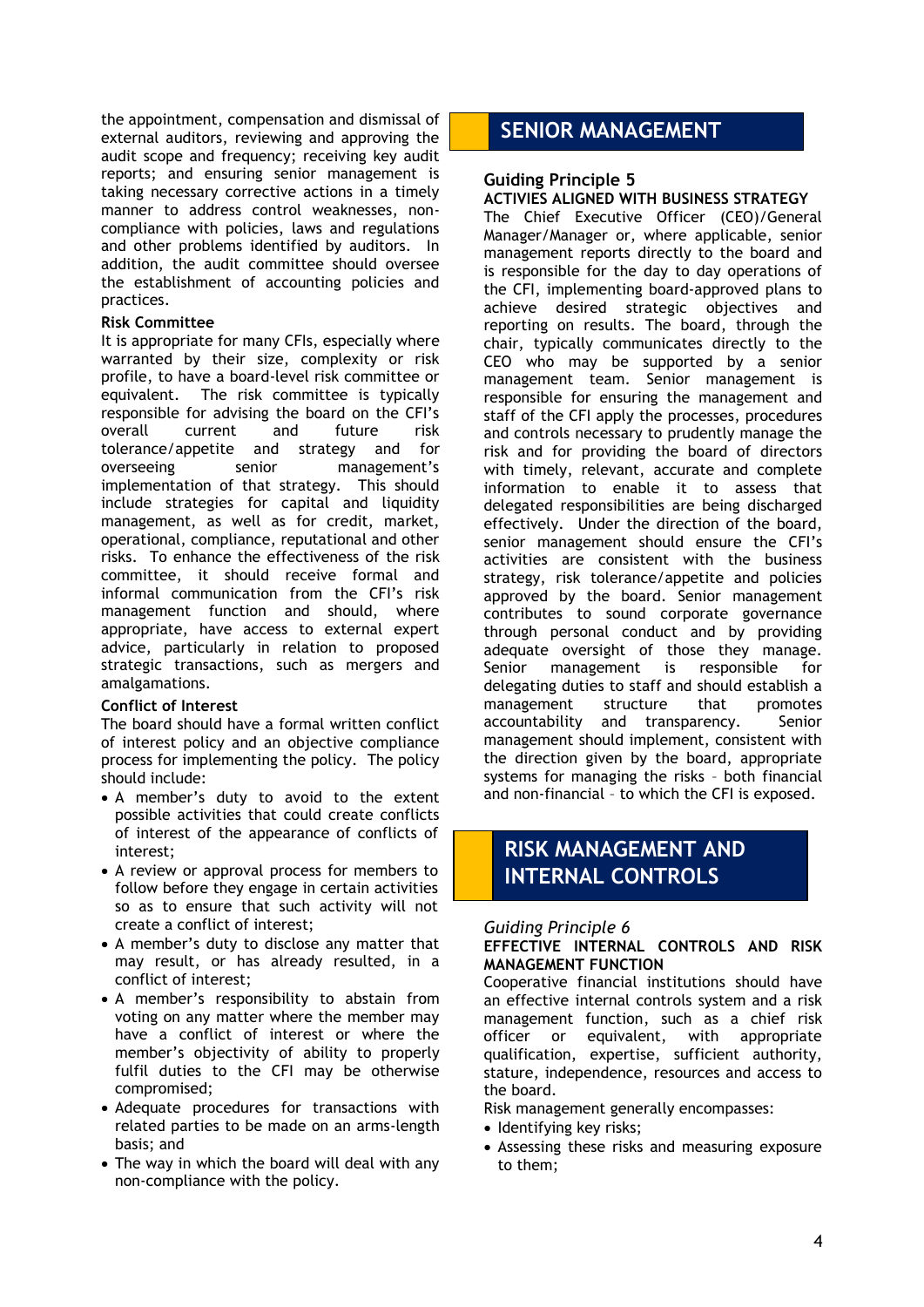- Monitoring the risk exposures and determining the corresponding capital needs on an ongoing basis;
- Monitoring and assessing decisions to accept particular risks, risk mitigation measures and whether risk decisions are in line with the board-approved risk tolerance/appetite and risk policy; and
- Reporting to senior management, and/or having unfettered access to the risk committee and/or board as appropriate, on all items noted above.

## *Guiding Principle 7*

#### **IDENTIFICATION AND MONITORING OF RISKS ON AN ONGOING BASIS**

Risks should be identified and monitored on an ongoing basis, and the sophistication of the CFI's risk management and internal control infrastructures should keep pace with any changes to the CFI's risk profile (including its growth), and to the external risk landscape. Risk analysis should include both quantitative and qualitative elements. In addition to identifying and measuring risk exposures, the risk management function should evaluate possible ways to manage these exposures. Cooperative financial institutions should have an approval process for new products that includes an assessment of the risks.

As part of its quantitative and qualitative analysis, where appropriate, the CFI should also use forward-looking stress tests and scenario analysis to better understand potential risk exposures under a variety of adverse circumstances. In addition to these forwardlooking tools, CFIs should also regularly review actual performance after the fact relative to risk estimates (i.e., backtesting) to assist in gauging the accuracy and effectiveness of the risk management process and making necessary adjustments.

# *Guiding Principle 8*

# **ROBUST INTERNAL COMMUNICATIONS**

Effective risk management requires robust internal communication within the CFI about risk across the organisation and through reporting to the board and senior management. Sound corporate governance is evidenced, among other things, by a culture where senior management and staff are expected and encouraged to identify risk issues. The CFI's risk exposures and strategy should be communicated throughout the CFI both horizontally and vertically with appropriate frequency. Information should be communicated to the board and senior management in a timely, complete, understandable and accurate manner so they are equipped to make informed decisions. Risk reporting systems should be dynamic, comprehensive and accurate, and board reports designed carefully to ensure information regarding risks is conveyed in a concise and meaningful manner.

## *Guiding Principle 9*

## **EFFECTIVE USE OF AUDIT AND INTERNAL CONTROL FUNCTIONS**

The board and senior management should use the work conducted by internal audit functions, external auditors and internal control functions in an effective manner. The board should recognise that independent, competent and qualified internal and external auditors, as well as other internal control functions, are vital to the corporate governance process. The board and senior management can enhance the ability of the internal audit function to identify problems with a CFI's governance, risk management and internal control systems by:

- Encouraging internal auditors to adhere to national and international professional standards;
- Requiring audit staff have skills commensurate with the business activities and risks of the CFI;
- Promoting the independence of the internal auditor;
- Recognising the importance of the audit and internal control processes and communicating their importance throughout the CFI;
- Requiring the timely and effective correction of identified internal audit issues by senior management;
- Engaging internal auditors to judge the effectiveness of the risk management function and the compliance function, including the quality of risk reporting to the board and senior management, as well as the effectiveness of other key control functions; and
- Receiving appropriate assurances that risks are being effectively identified, monitored and managed, including non-compliance with applicable legislation. For example, that the CFI has developed and implemented effective processes to ensure compliance with antimoney laundering legislation including "know your customer" requirements.

The board and management are responsible for the preparation and fair presentation of financial statements in accordance with applicable accounting standards in each jurisdiction, as well as the establishment of effective internal controls related to financial reporting. The CFI should maintain sound control functions, including an effective compliance function that, among other things, routinely monitors compliance with laws, corporate governance rules, regulations, codes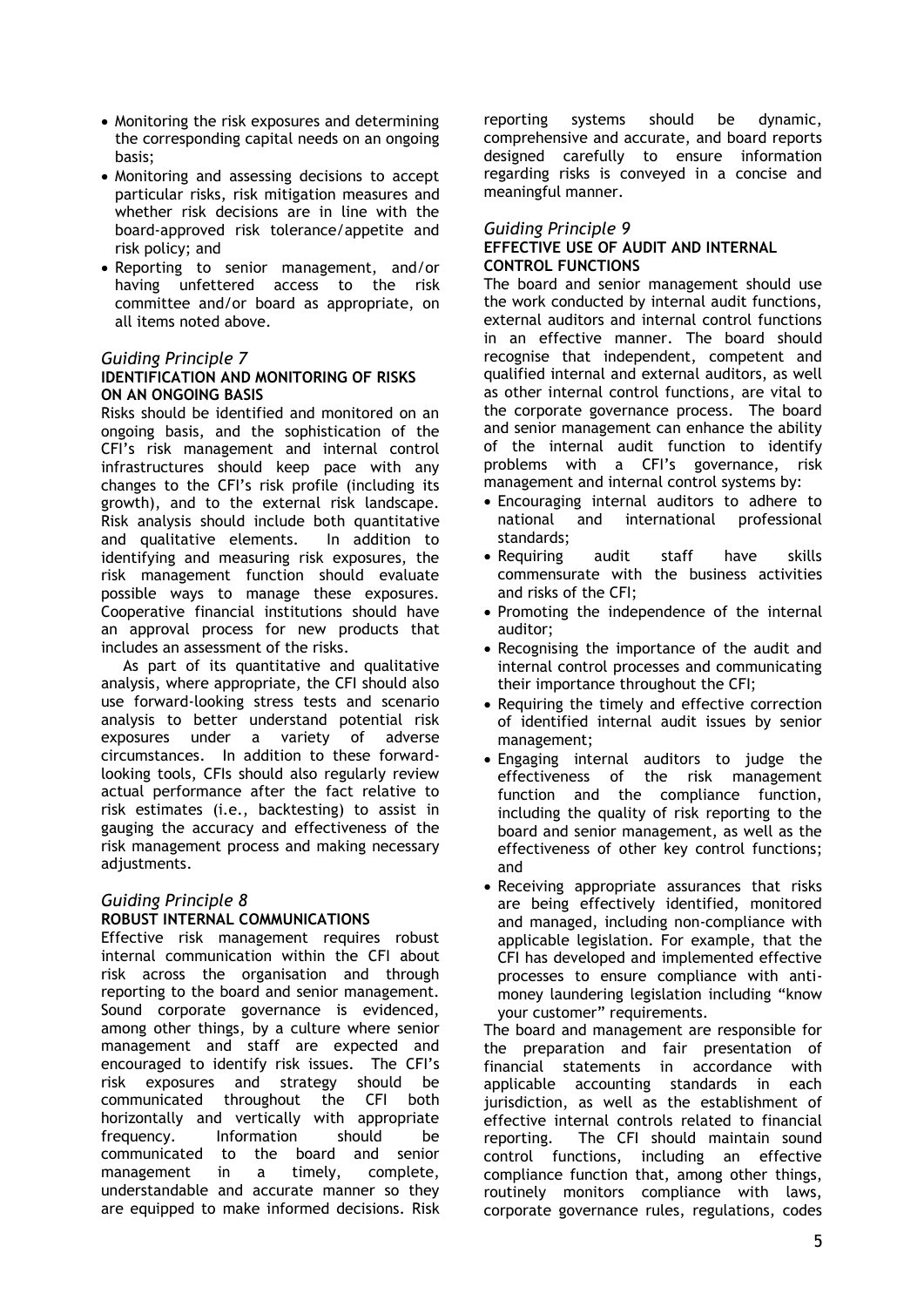and policies to which the CFI is subject and to ensure deviations are reported to an appropriate level of management, and, in case of material deviations, to the board. Senior management should promote strong internal controls and should avoid activities and practises that undermine their effectiveness.

# **COMPENSATION**

### *Guiding Principle 10* **ACTIVE OVERSIGHT**

Compensation should be a key component of a CFI's governance and risk management. The board should actively oversee the design and operation of the compensation system, and should monitor and review it to ensure it operates as intended. Board members who are actively involved in the design and operation of the compensation system should be independent with appropriate knowledge about compensation arrangements and the incentives and risks that can arise. The board should monitor and review outcomes to ensure the compensation scheme is operating as intended. Owing to the importance and sensitivity on the subject of compensation, where appropriate, the CFI may elect to establish a Compensation Committee. The committee board members who are most actively involved in the design and operation of the compensation system should be independent with substantial knowledge about compensation arrangements, including incentives and impact on performance behavior, and related risks.

#### *Guiding Principle 11* **ALIGNED WITH PRUDENT RISK TAKING**

An employee's compensation should be effectively aligned with prudent risk taking. The CFI should ensure variable compensation is adjusted to take into account the risks an employee takes, considering all types of risk over a timeframe sufficient for risk outcomes to be revealed. An appropriate compensation program includes both quantitative risk measures and human judgment. Compensation should be symmetric with risk outcomes.

# **DISCLOSURE AND TRANSPARENCY**

## *Guiding Principle 12* **ADEQUATE TRANSPARENCY**

Governance should be adequately transparent to members, depositors and other relevant stakeholders.

Transparency is essential for sound and effective corporate governance. It is challenging for members, depositors and other relevant stakeholders to hold the board and senior management accountable when there is insufficient transparency.

The CFI should disclose relevant and useful information that supports the key areas of governance identified in these guiding principles. The disclosure should be proportionate to the size, complexity, structure and risk profile of the CFI, and, at a minimum, meet any disclosure requirements applicable in its jurisdiction.

# **ROLE OF SUPERVISORS**

## *Guiding Principle 13* **GUIDANCE ON EXPECTATIONS**

Supervisors should provide guidance to CFIs on expectations for sound governance by establishing guidance or rules consistent with the principles set forth in this document, and requiring CFIs to have robust governance strategies, policies and procedures. Where appropriate, supervisors should share industry best practices and emerging risks that are relevant to the CFI's business practices.

## *Guiding Principle 14* **REGULAR EVALUATIONS**

Supervisors should regularly perform a comprehensive evaluation of a CFI's governance policies, practices and procedures and implementation of the principles that are proportionate to the size, complexity and risk profile of the CFI. Supervisors should have supervisory processes and tools for evaluating governance policies and practices. Evaluations may be conducted through on-site inspections and off-site monitoring and should include regular communication with a CFI's senior management, board and those responsible for the internal control functions and external auditors

When evaluating individual CFIs, supervisors should consider the need to adopt different approaches to governance that are proportionate to the size, complexity, structure and risk profile of the CFI.

Supervisors should obtain information they deem necessary to evaluate the expertise and integrity of proposed board members and senior management. The fit and proper criteria should include, but may not be limited to: (1) the contributions that an individual's skills and experience can make to the safe and sound operation of the CFI, including general management skills and (2) any record of criminal activities or adverse regulatory